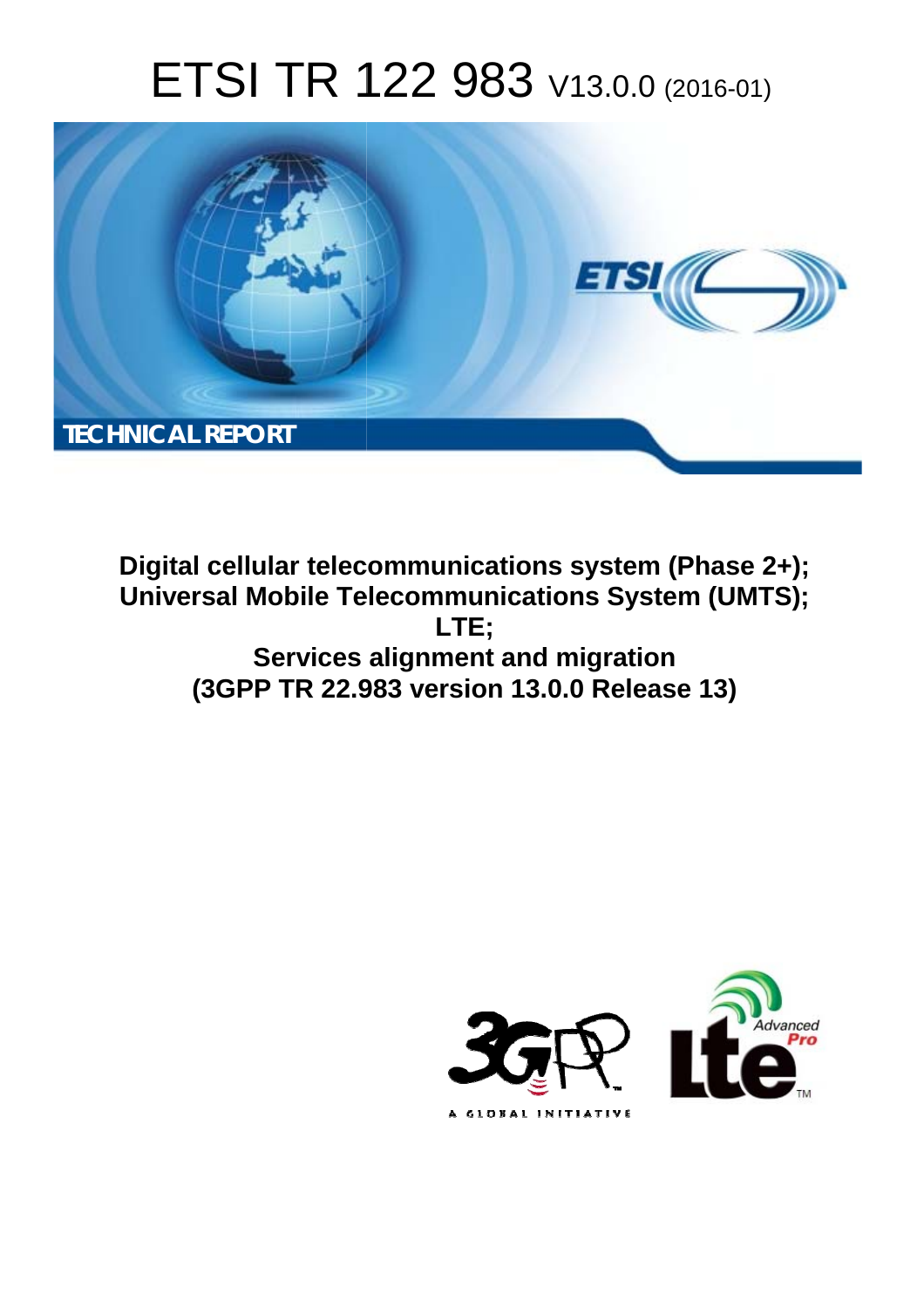Reference RTR/TSGS-0122983vd00

> Keywords GSM,LTE,UMTS

#### *ETSI*

#### 650 Route des Lucioles F-06921 Sophia Antipolis Cedex - FRANCE

Tel.: +33 4 92 94 42 00 Fax: +33 4 93 65 47 16

Siret N° 348 623 562 00017 - NAF 742 C Association à but non lucratif enregistrée à la Sous-Préfecture de Grasse (06) N° 7803/88

#### *Important notice*

The present document can be downloaded from: <http://www.etsi.org/standards-search>

The present document may be made available in electronic versions and/or in print. The content of any electronic and/or print versions of the present document shall not be modified without the prior written authorization of ETSI. In case of any existing or perceived difference in contents between such versions and/or in print, the only prevailing document is the print of the Portable Document Format (PDF) version kept on a specific network drive within ETSI Secretariat.

Users of the present document should be aware that the document may be subject to revision or change of status. Information on the current status of this and other ETSI documents is available at <http://portal.etsi.org/tb/status/status.asp>

If you find errors in the present document, please send your comment to one of the following services: <https://portal.etsi.org/People/CommiteeSupportStaff.aspx>

#### *Copyright Notification*

No part may be reproduced or utilized in any form or by any means, electronic or mechanical, including photocopying and microfilm except as authorized by written permission of ETSI.

The content of the PDF version shall not be modified without the written authorization of ETSI. The copyright and the foregoing restriction extend to reproduction in all media.

> © European Telecommunications Standards Institute 2016. All rights reserved.

**DECT**TM, **PLUGTESTS**TM, **UMTS**TM and the ETSI logo are Trade Marks of ETSI registered for the benefit of its Members. **3GPP**TM and **LTE**™ are Trade Marks of ETSI registered for the benefit of its Members and of the 3GPP Organizational Partners.

**GSM**® and the GSM logo are Trade Marks registered and owned by the GSM Association.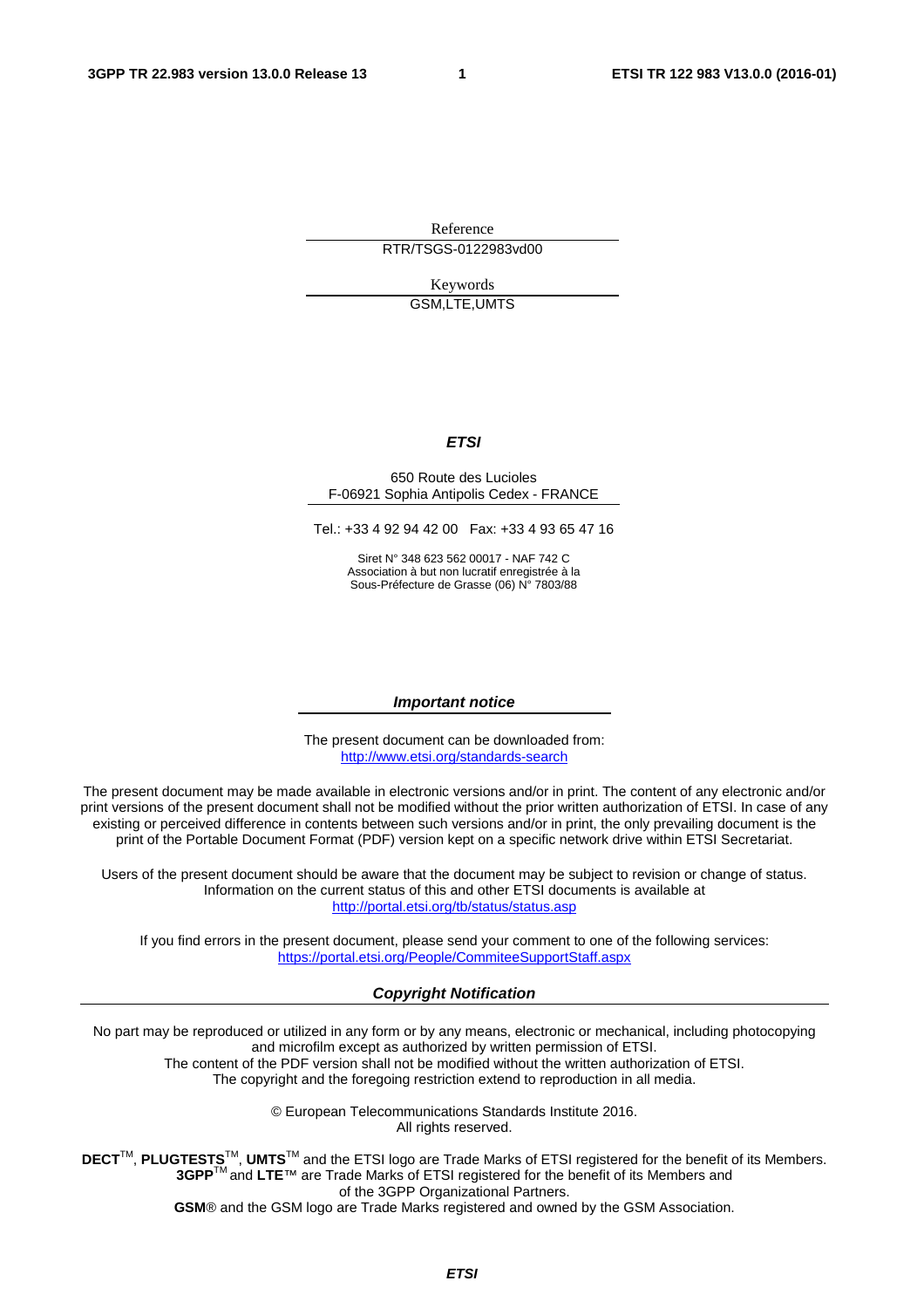### Intellectual Property Rights

IPRs essential or potentially essential to the present document may have been declared to ETSI. The information pertaining to these essential IPRs, if any, is publicly available for **ETSI members and non-members**, and can be found in ETSI SR 000 314: *"Intellectual Property Rights (IPRs); Essential, or potentially Essential, IPRs notified to ETSI in respect of ETSI standards"*, which is available from the ETSI Secretariat. Latest updates are available on the ETSI Web server [\(https://ipr.etsi.org/\)](https://ipr.etsi.org/).

Pursuant to the ETSI IPR Policy, no investigation, including IPR searches, has been carried out by ETSI. No guarantee can be given as to the existence of other IPRs not referenced in ETSI SR 000 314 (or the updates on the ETSI Web server) which are, or may be, or may become, essential to the present document.

### Foreword

This Technical Report (TR) has been produced by ETSI 3rd Generation Partnership Project (3GPP).

The present document may refer to technical specifications or reports using their 3GPP identities, UMTS identities or GSM identities. These should be interpreted as being references to the corresponding ETSI deliverables.

The cross reference between GSM, UMTS, 3GPP and ETSI identities can be found under [http://webapp.etsi.org/key/queryform.asp.](http://webapp.etsi.org/key/queryform.asp)

### Modal verbs terminology

In the present document "**shall**", "**shall not**", "**should**", "**should not**", "**may**", "**need not**", "**will**", "**will not**", "**can**" and "**cannot**" are to be interpreted as described in clause 3.2 of the [ETSI Drafting Rules](http://portal.etsi.org/Help/editHelp!/Howtostart/ETSIDraftingRules.aspx) (Verbal forms for the expression of provisions).

"**must**" and "**must not**" are **NOT** allowed in ETSI deliverables except when used in direct citation.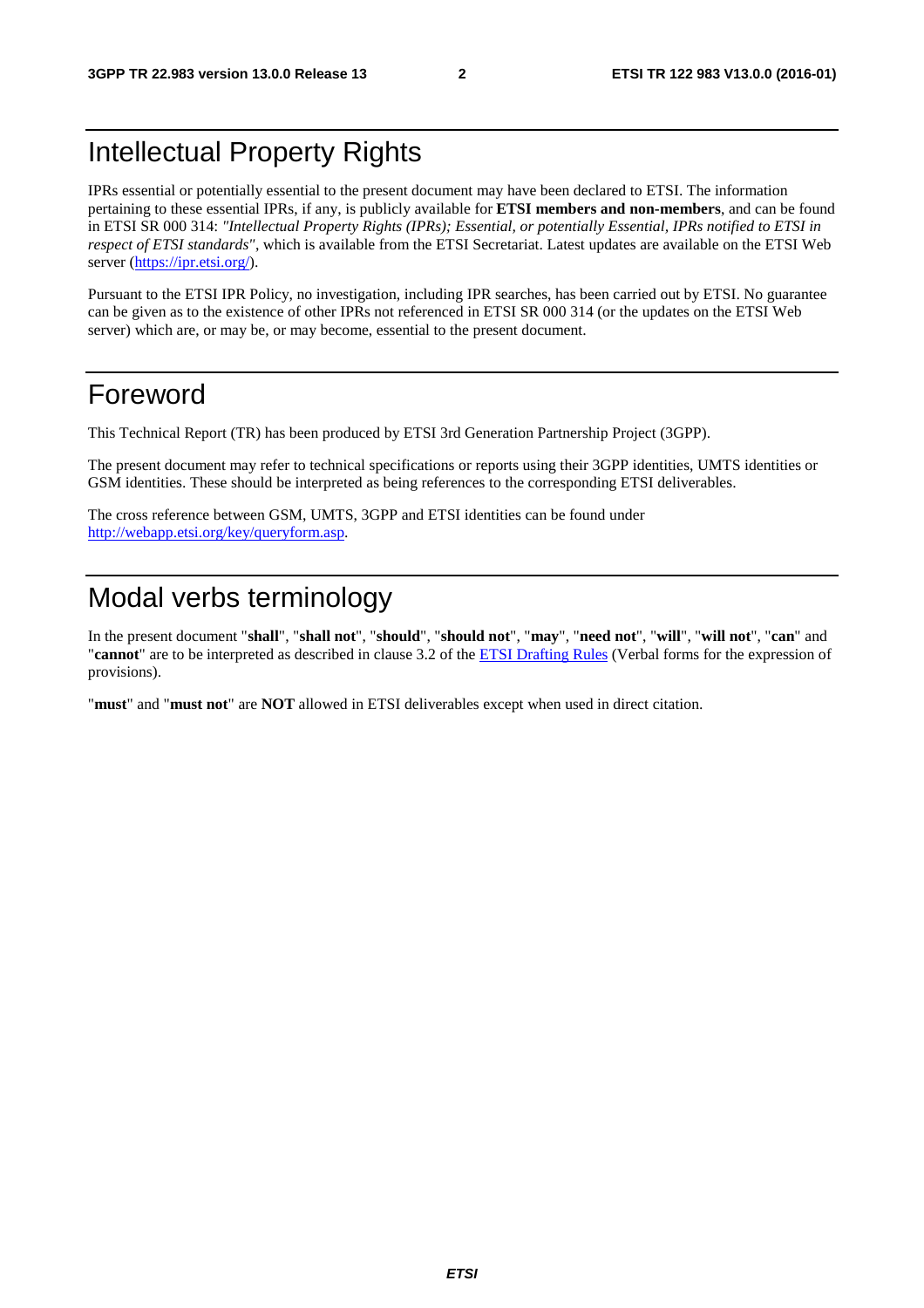$\mathbf{3}$ 

# Contents

| 1                                            |  |  |  |  |  |  |
|----------------------------------------------|--|--|--|--|--|--|
| 2                                            |  |  |  |  |  |  |
| 3<br>3.1<br>3.2                              |  |  |  |  |  |  |
| $\overline{4}$                               |  |  |  |  |  |  |
| 4.1<br>4.1.1<br>4.1.2<br>4.1.3               |  |  |  |  |  |  |
| 4.1.4<br>4.2<br>4.2.1<br>4.2.2<br>4.3<br>4.4 |  |  |  |  |  |  |
| 5<br>5.1<br>5.2<br>5.3                       |  |  |  |  |  |  |
| 6<br>6.1<br>6.2<br>6.3<br>6.4<br>6.5         |  |  |  |  |  |  |
| 7<br>7.1<br>7.2<br>7.3                       |  |  |  |  |  |  |
| 8                                            |  |  |  |  |  |  |
| Annex A:                                     |  |  |  |  |  |  |
|                                              |  |  |  |  |  |  |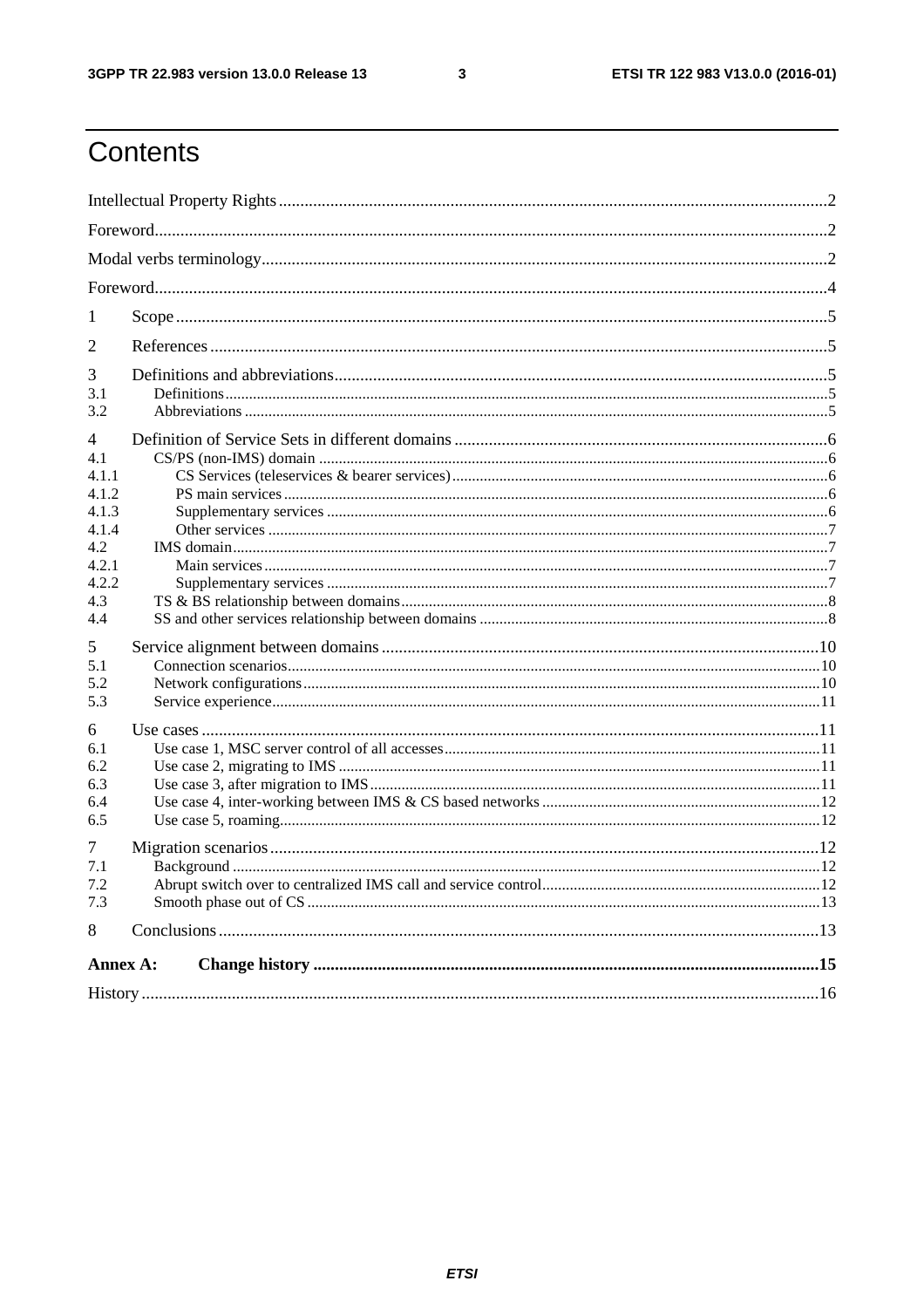### Foreword

This Technical Report has been produced by the  $3<sup>rd</sup>$  Generation Partnership Project (3GPP).

The contents of the present document are subject to continuing work within the TSG and may change following formal TSG approval. Should the TSG modify the contents of the present document, it will be re-released by the TSG with an identifying change of release date and an increase in version number as follows:

Version x.y.z

where:

- x the first digit:
	- 1 presented to TSG for information;
	- 2 presented to TSG for approval;
	- 3 or greater indicates TSG approved document under change control.
- y the second digit is incremented for all changes of substance, i.e. technical enhancements, corrections, updates, etc.
- z the third digit is incremented when editorial only changes have been incorporated in the document.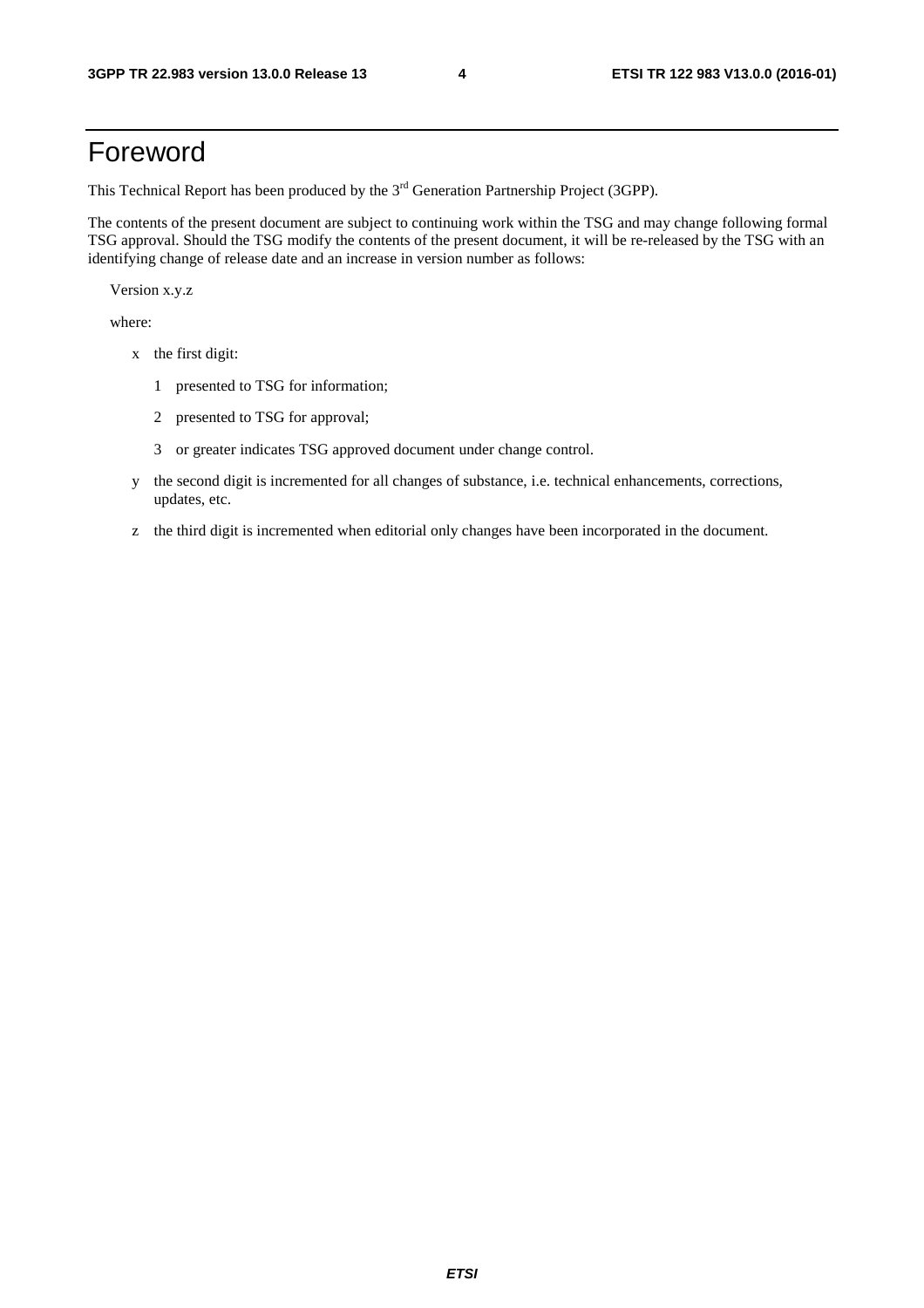### 1 Scope

This document studies how services to the end user should be delivered and managed regardless of how the user accesses the services (e.g. using CS or IMS) and to ensure a consistent user experience.

The services in scope include but are not restricted to:

- Conversational voice and video services
- Messaging services
- Supplementary Services as applied to the above.

For each of the above types, the service features that should be supported when accessing the service via CS or IMS using any appropriate access type are described. Also, how each service will behave when transferring between domains is described.

The work will also consider how to support existing ("traditional") services while allowing new, innovative services to be provided to the end user using the enhanced capabilities of the IMS. It will cover possible migration paths from where services are provided on both CS and IMS to IMS Call and Service Control. Also, this work will consider roaming and call handling, interaction with legacy terminals, and the provision of user state and location for services accessed via CS or IMS and for services transferred between them.

### 2 References

The following documents contain provisions which, through reference in this text, constitute provisions of the present document.

- References are either specific (identified by date of publication, edition number, version number, etc.) or non-specific.
- For a specific reference, subsequent revisions do not apply.
- For a non-specific reference, the latest version applies. In the case of a reference to a 3GPP document (including a GSM document), a non-specific reference implicitly refers to the latest version of that document *in the same Release as the present document*.
- [1] 3GPP TR 21.905: "Vocabulary for 3GPP Specifications".

### 3 Definitions and abbreviations

#### 3.1 Definitions

For the purposes of the present document, the terms and definitions given in TR 21.905 [1] and the following apply. A term defined in the present document takes precedence over the definition of the same term, if any, in TR 21.905 [1].

### 3.2 Abbreviations

For the purposes of the present document, the abbreviations given in TR 21.905 [1] and the following apply. An abbreviation defined in the present document takes precedence over the definition of the same abbreviation, if any, in TR 21.905 [1].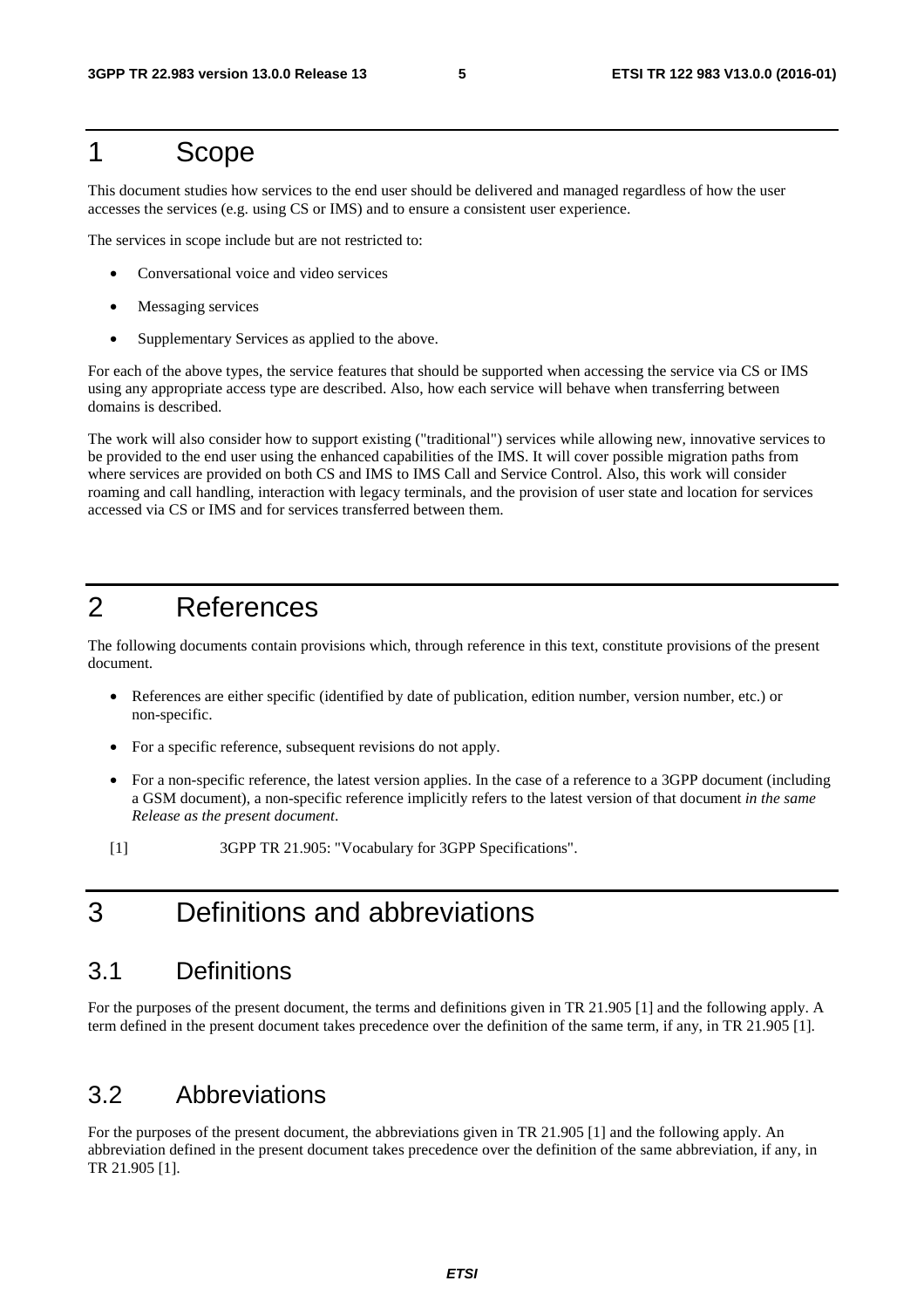# 4 Definition of Service Sets in different domains

### 4.1 CS/PS (non-IMS) domain

#### 4.1.1 CS Services (teleservices & bearer services)

Telephony

Emergency calls

Short Message Service (SMS MO/SMS MT)

Alternate speech and facsimile (Group 3)

Automatic facsimile (Group 3)

Asynchronous Data – 2G

Synchronous Data – 2G

High Speed Circuit Switched Data (HSCSD) – 2G

Circuit Switched Data - 3G

#### 4.1.2 PS main services

GPRS (including EDGE) – 2G

Packet Data (including HSPA) – 3G

#### 4.1.3 Supplementary services

Calling Line Identification Presentation (CLIP) Calling Line Identification Restriction (CLIR) Connected Line Identification Presentation (CoLP) Connected Line Identification Restriction (CoLR) Calling Name Presentation (CNAP) Call Forwarding Unconditional (CFU) Call Forwarding on mobile subscriber busy (CFB) Call Forwarding on no reply (CFNRy) Call Forwarding on mobile subscriber not reachable (CFNRc) Call Waiting (CW) Call Hold (HOLDcall) Multi-party (MPTY) Multi-call (MC) Closed User Group (CUG) Completion of Calls to Busy Subscribers (CCBS) Call Deflection (CD)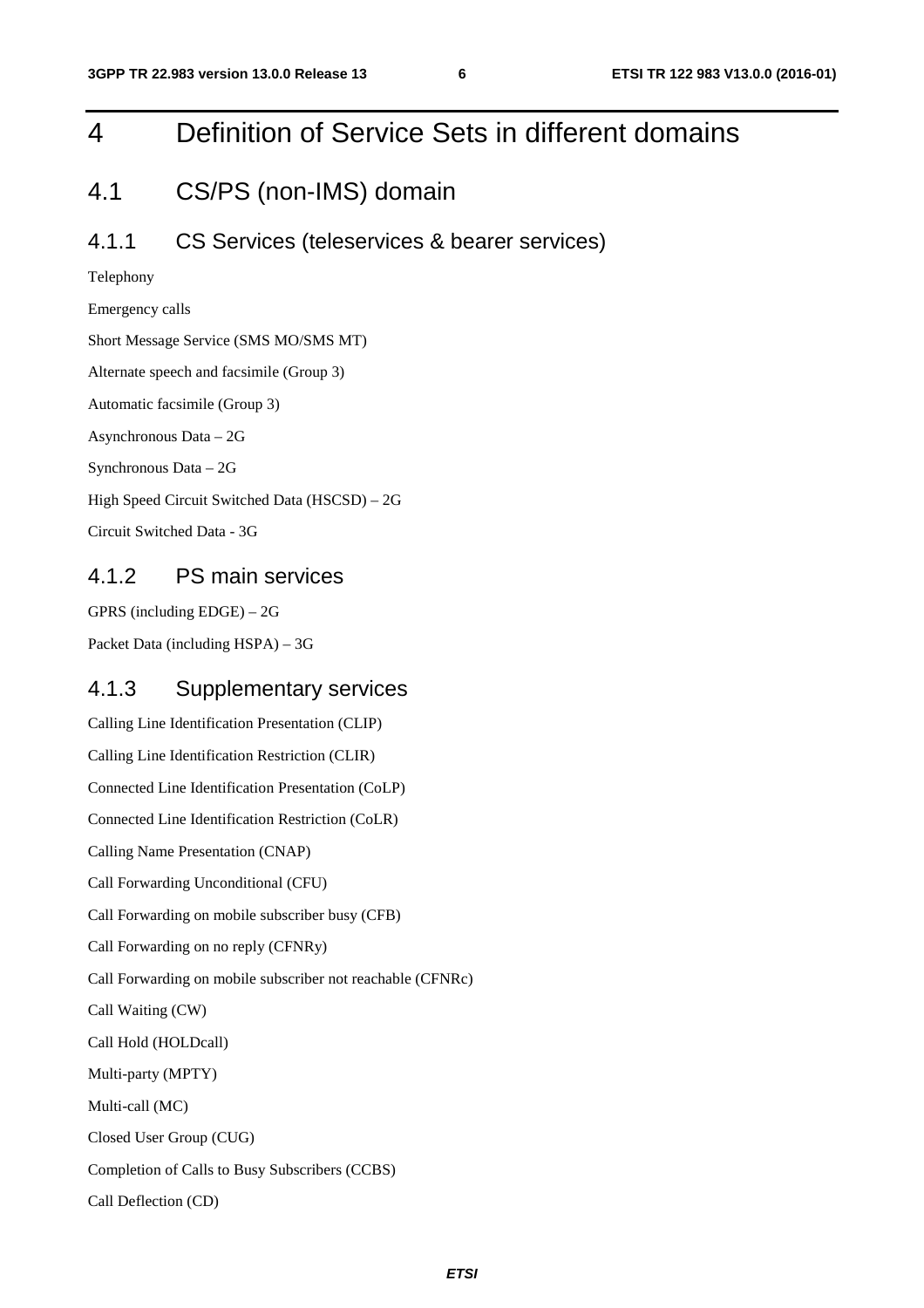Explicit Call Transfer (ECT) Barring of all outgoing calls (BAOC) Barring of all outgoing international calls (BOIC) Barring of all outgoing international calls except home country (BOIC ex HC) Barring of all incoming calls (BAIC) Barring of all incoming calls when roaming outside HPLMN (BAIC-roam) Operator Determined Barring (ODB) User to User signalling (UUS) Unstructured Supplementary Service Data (USSD MO/USSD MT) Advice of Charge (AoC) Support of Private Numbering Plan (SPNP)

#### 4.1.4 Other services

Customised Applications for Mobile Network Enhanced Logic (CAMEL). This enables support for:

- Value Added Services in HPLMN and VPLMN (available in most networks)
- Optimised routing of mobile originated voice communications when roaming

Enhanced Multi-Level Precedence & Pre-emption (eMLPP)

Support of Localised Service Area (SoLSA)

#### 4.2 IMS domain

#### 4.2.1 Main services

Multimedia Telephony Service

#### 4.2.2 Supplementary services

Note that the Supplementary Services listed below apply only to the Multimedia Telephony Service

Originating Identification Presentation (OIP)

Originating Identification Restriction (OIR)

Terminating Identification Presentation (TIP)

Terminating Identification Restriction (TIR)

Malicious Call Identification (MCID)

Anonymous Call Rejection (ACR)

Communication Waiting (CW)

Communication Diversion (CDIV)

Communication Hold (HOLDcomm)

Communication Barring (CB)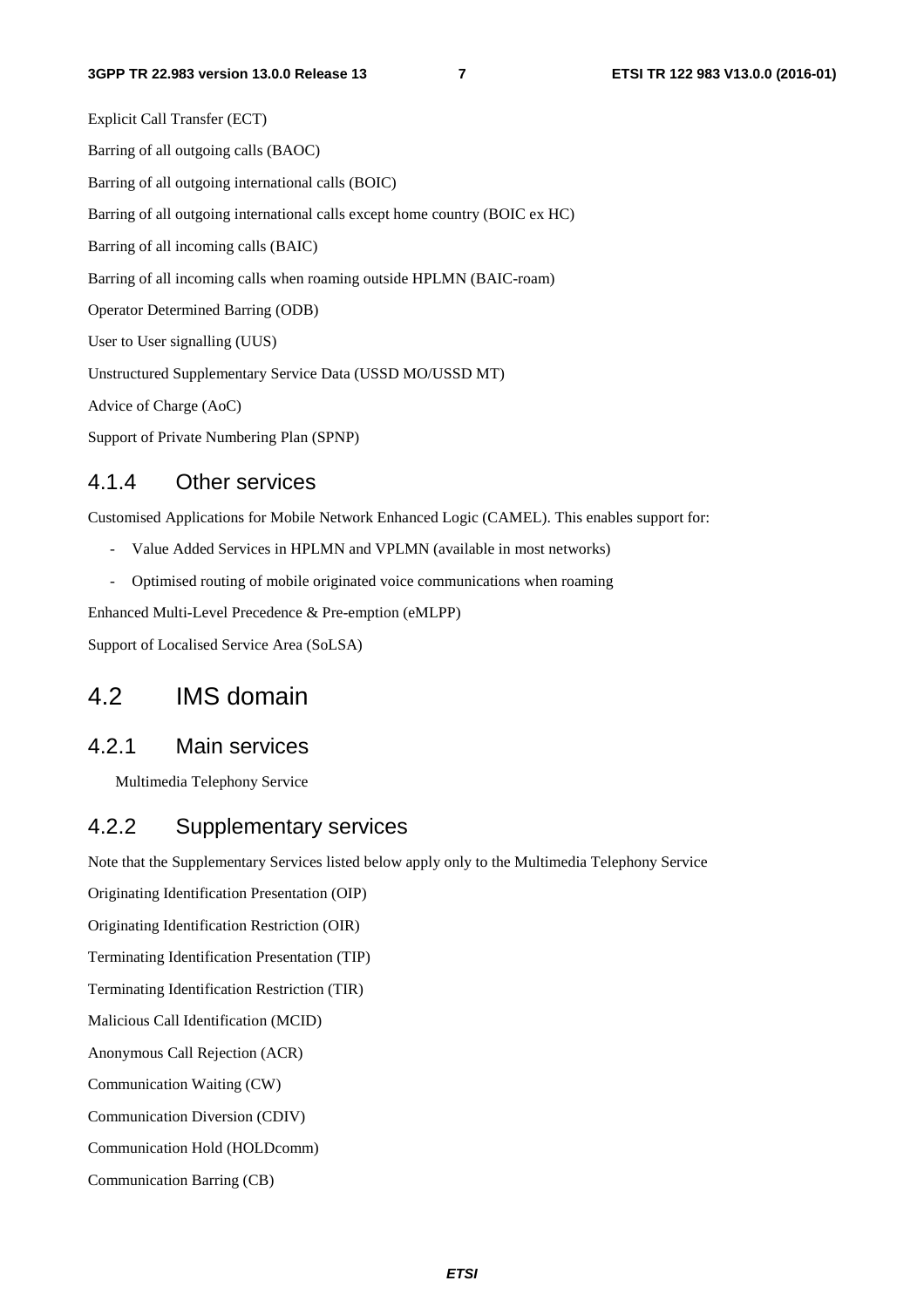Completion of Communication to Busy Subscriber (CCBS)

Message Waiting Indication (MWI)

Conference (CONF)

Explicit Communication Transfer (ECommT)

Closed User Group (CUG)

Reverse Charging

Advice of Charge (AOC)

### 4.3 TS & BS relationship between domains

The mapping between the teleservices and bearer services in the IMS and non-IMS domains is defined below. Generally, the services used in one domain should still work if the user moves to another domain, however, the capabilities of the domain will dictate how the service performs. For example, the user will experience a much reduced data rate in moving from 3G HSPA to GPRS. This may make it impossible to continue the service. Some services defined for 2G/CSD have no equivalent in IMS (e.g some of the data services). It is not possible, therefore to define behaviour for these services.

The UE state (e.g. free, busy, not available etc) should be handled consistently to ensure that incoming and outgoing communications are handled appropriately. For example, the the UE is on a voice call in the non-IMS domain and an incoming communication arrives in the IMS domain, the appropriate action can be taken, e.g signal 'Communication Waiting' or divert on busy to voicemail.

| <b>Non-IMS Domain Service</b> | <b>Equivalent IMS Domain</b><br><b>Service</b> | <b>Service Behaviour Required</b>                          |
|-------------------------------|------------------------------------------------|------------------------------------------------------------|
| Telephony                     | Multimedia Telephony                           | When moving between IMS to non-IMS, voice service at       |
|                               | Service                                        | least should be maintained.                                |
|                               |                                                | UE state should be handled consistently. For example, if a |
|                               |                                                | user is on 2G and is busy on a voice call, any voice       |
|                               |                                                | communication incoming from IMS should encounter a         |
|                               |                                                | busy condition.                                            |
|                               |                                                | Other multimedia communications could, however, be         |
|                               |                                                | delivered to the UE if possible.                           |
| <b>Emergency Calls</b>        | Multimedia Telephony                           | Emergency voice calls should be maintained when            |
|                               | Service                                        | transferring between domains                               |
| <b>SMS</b>                    | SMS                                            | SMSs can be sent transparently through IMS so this         |
|                               |                                                | service should work consistently across domains            |
| Facsimile services            | Not defined                                    | Not defined                                                |
| Asynchronous Data             | No equivalent                                  | Not defined                                                |
| Synchronous Data              | No equivalent                                  | Not defined                                                |
| <b>HSCSD</b>                  | No equivalent                                  | Not defined                                                |
| 3G CSD                        | No equivalent                                  | Not defined                                                |
| Packet data connection        | No equivalent                                  | Not defined                                                |
| No equivalent                 | Data session                                   | Not defined                                                |

### 4.4 SS and other services relationship between domains

The mapping between the Supplementary Services in the IMS and non-IMS domains is defined below. Generally, the Supplementary Services should be consistent as far as possible across the domains. As a default, settings used (e.g. Call Forwarding numbers) should be the same in both domains. The settings should be sent only once from the UE, the modification of settings in one domain should update the settings in the other domain automatically. However, it should also be possible to maintain separate settings if required in the different domains. For example, it should be possible to set Communication Diversion destinations for the separate media parts of the Multimedia Telephony Service including the voice part and have a different Call Forwarding number for voice when in the non-IMS domain..

Not all Supplementary Services have equivalents in the other domain, however. In these cases, some are not domain dependent and for others the appropriate service behaviour cannot be defined.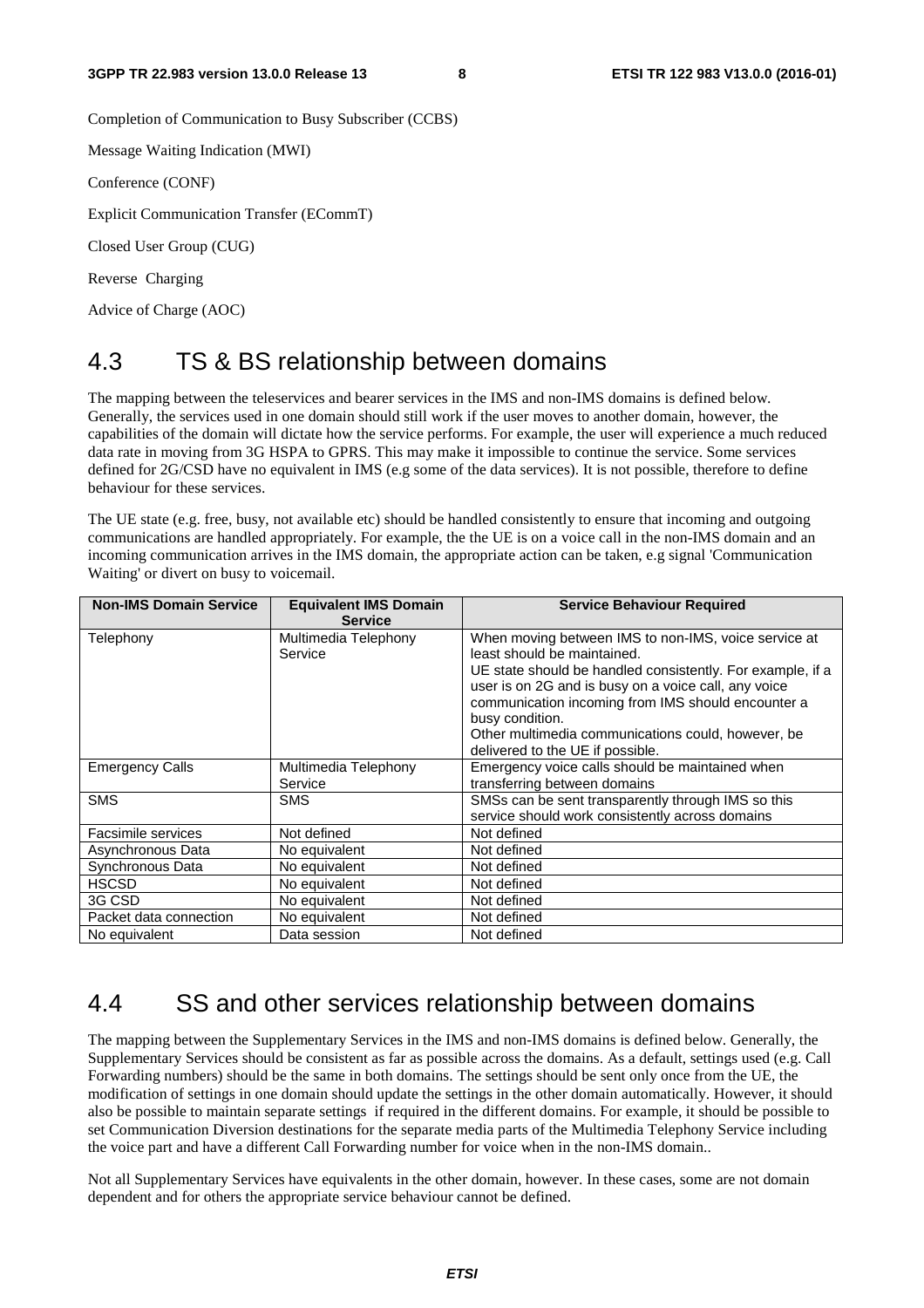Also, there are some non-IMS services that have no equivalent in IMS and vice-versa or are not domain dependent, these are shown at the end of the table below.

| <b>Non-IMS Domain Service</b> | <b>Equivalent IMS Domain</b> | <b>Service Behaviour Required</b>                                                                      |
|-------------------------------|------------------------------|--------------------------------------------------------------------------------------------------------|
|                               | <b>Service</b>               |                                                                                                        |
| <b>CLIP/CLIR</b>              | OIP/OIR                      | Consistency of presentation                                                                            |
| CoLP/CoLR                     | <b>TIP/TIR</b>               | Consistency of presentation                                                                            |
| <b>CNAP</b>                   | OIP/OIR                      | Consistency of presentation                                                                            |
| No equivalent                 | <b>MCID</b>                  | Not defined                                                                                            |
| No equivalent                 | <b>ACR</b>                   | Not defined                                                                                            |
| <b>Call Forwarding</b>        | CDIV                         | Call forwarding/CDIV should work consistency no matter                                                 |
|                               |                              | which domain the user is in. The settings (e.g., forwarding                                            |
|                               |                              | numbers) should remain the same across domains for all                                                 |
|                               |                              | the parts of the service for which there is an equivalent.                                             |
|                               |                              | However, it should be possible to set different forwarding                                             |
|                               |                              | destinations in the different domains for non-IMS voice                                                |
|                               |                              | and the voice part of Multimedia Telephony Service                                                     |
| Call Waiting                  | <b>Communication Waiting</b> | The busy state of the user should be available to both                                                 |
|                               |                              | domains so that this can be applied no matter from which                                               |
|                               | <b>Communication HOLD</b>    | domain an incoming call/communication originates<br>Any calls held in one domain should remain held on |
| Call Hold                     |                              | moving to a different domain. It should be possible to un-                                             |
|                               |                              | hold a call that was put on hold in another domain.                                                    |
| Multiparty                    | <b>CONF</b>                  | Any conference (multiparty) calls set up in one domain                                                 |
|                               |                              | should remain in force if any user moves to another                                                    |
|                               |                              | domain.                                                                                                |
| Multi-call                    | No equivalent                | Not defined                                                                                            |
| <b>Closed User Group</b>      | <b>Closed User Group</b>     | Consistency required across domains                                                                    |
| <b>CCBS</b>                   | <b>CCBS</b>                  | Should work consistently across domains                                                                |
| Call Deflection               | Defined in CDIV              | Should work consistently across domains                                                                |
| <b>Explicit Call Transfer</b> | ECommT                       | Should work consistently across domains. The UE state                                                  |
|                               |                              | (i.e. if busy or not) should be available in both domains to                                           |
|                               |                              | ensure that this can be applied consistently.                                                          |
| <b>Call Barring</b>           | <b>Communication Barring</b> | Call/ Communication Barring should work consistency no                                                 |
|                               |                              | matter which domain the user is in. The settings (i.e.                                                 |
|                               |                              | barred numbers) should remain the same across domains.                                                 |
| <b>ODB</b>                    | Included in Communication    | As above                                                                                               |
|                               | <b>Barring</b>               |                                                                                                        |
| No equivalent                 | Message Waiting Indication   | Not defined                                                                                            |
| No equivalent                 | <b>Reverse Charging</b>      | Not defined                                                                                            |
| <b>UUS</b>                    | No equivalent                | Not defined                                                                                            |
| <b>USSD</b>                   | No equivalent                | Not defined                                                                                            |
| AoC                           | AoC                          | Consistent support across domains. If the user moves                                                   |
|                               |                              | from one domain to the other during the communication,                                                 |
|                               |                              | the AoC should indicate the correct charge for the total                                               |
|                               |                              | duration of the communication.                                                                         |
| <b>SPNP</b>                   | No equivalent                | Not defined                                                                                            |
| eMLPP                         | No equivalent                | Not defined                                                                                            |
| <b>Other Services</b>         |                              |                                                                                                        |
| <b>CAMEL</b>                  | <b>CAMEL</b>                 | The services offered should be consistent.                                                             |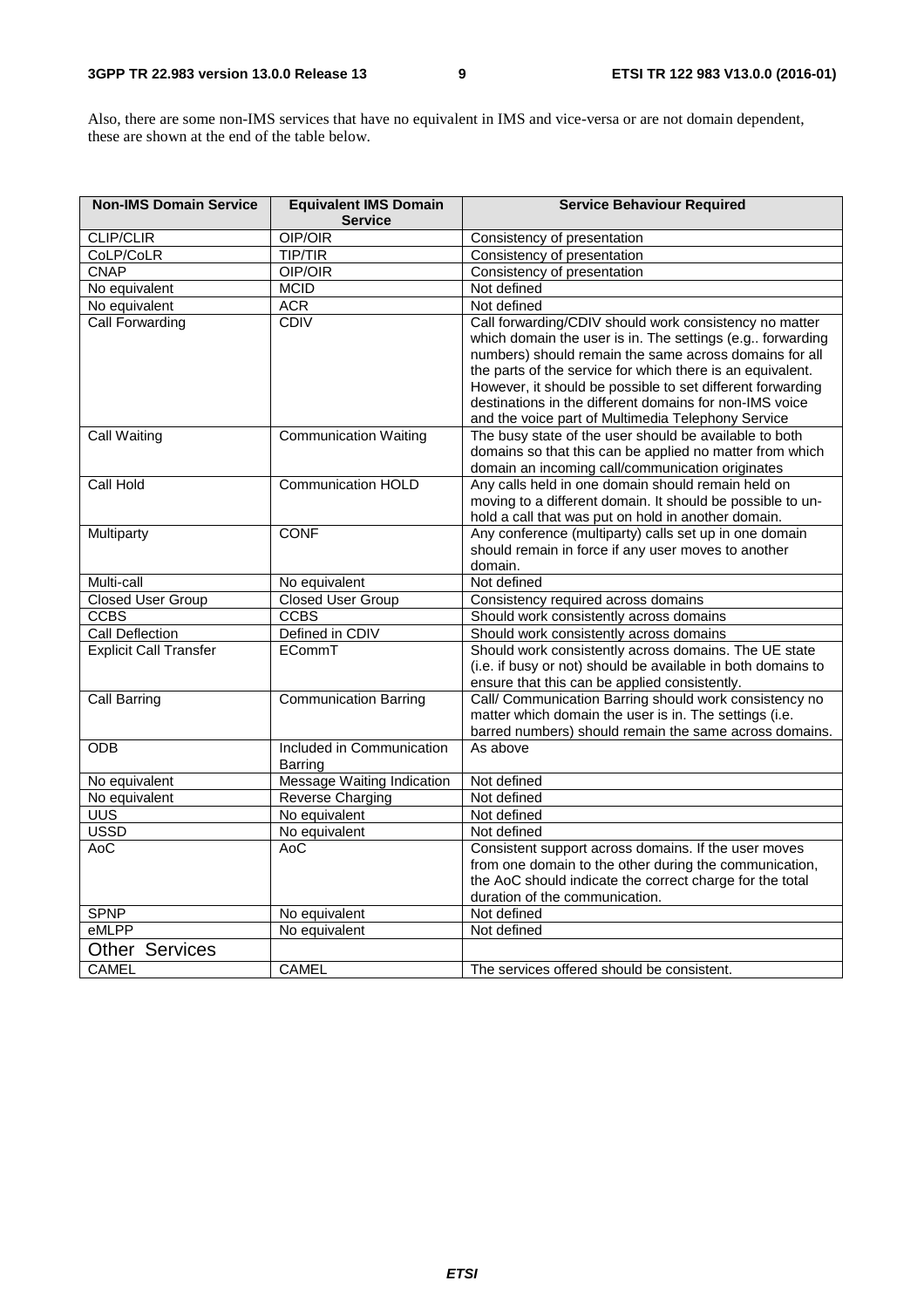### 5 Service alignment between domains

### 5.1 Connection scenarios

Access Networks **Core Networks** 



The possible connection scenarios are:

- a) 2G (GSM/GPRS) radio access network connected to Circuit Switched and Packet Switched core;
- b) 3G (UMTS) radio access network connected to Circuit Switched and Packet Switched core;
- c) 2G (GSM/GPRS) radio access network connected to IMS via the PS core;
- d) 3G (UMTS) radio access network connected to IMS via the PS core;
- e) WLAN radio access network connected to Circuit Switched and Packet Switched core (GAN);
- f) WLAN radio access network connected to IMS via the PS core.

Each of the above connection scenarios will have its own service characteristics. There is a range of access speeds from the radio access networks and a range of capabilities from the core networks and these will determine how a particular service can be delivered and, therefore, the customer experience.

### 5.2 Network configurations

For many operators" networks, there will be a range of connection scenarios in use as described above. This will arise as the core networks and access networks are upgraded. The options for how networks are upgraded are described in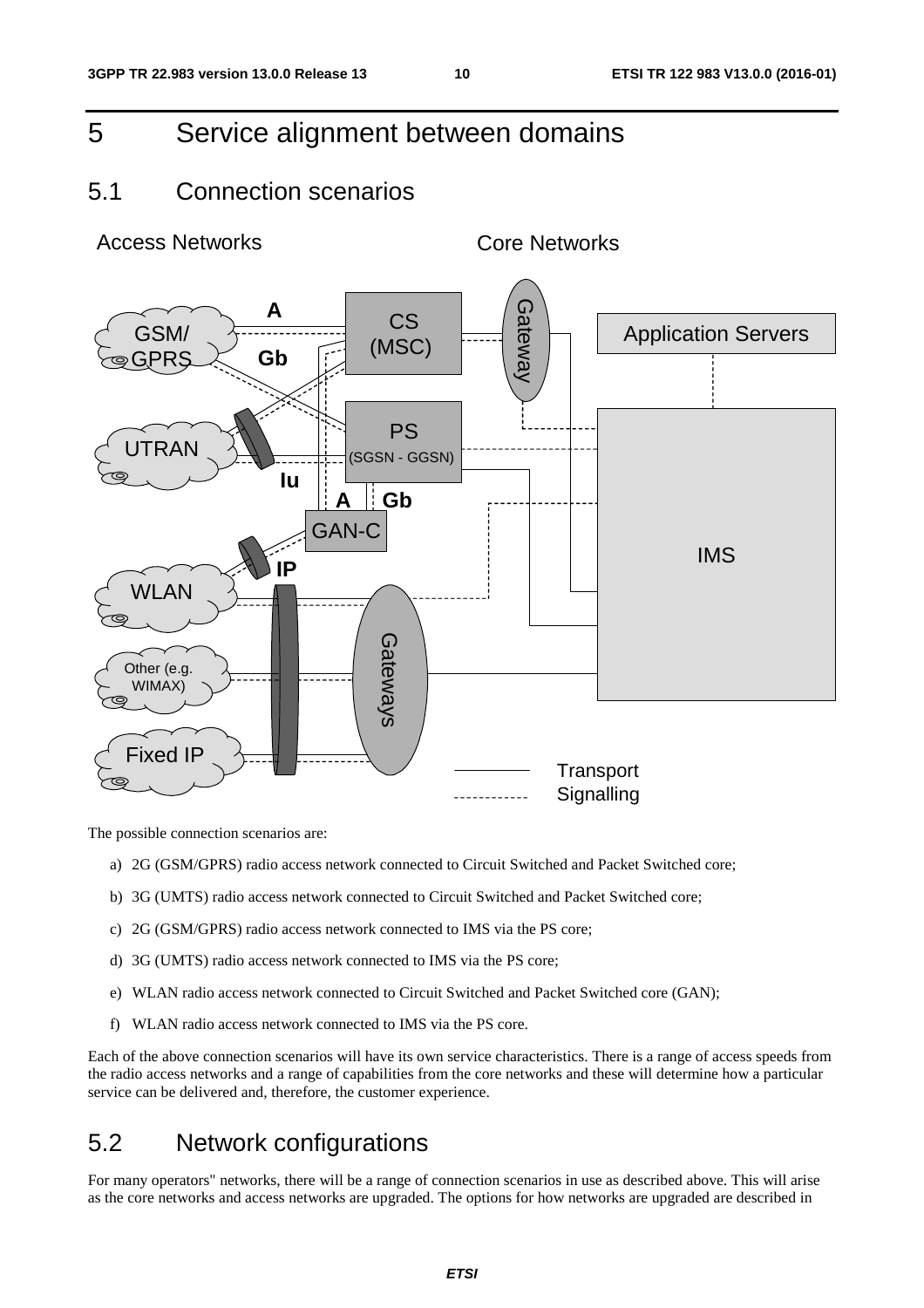section 6, below. What is clear is that most operators will have networks in which there are mixed capabilities for a considerable period and that the way services are managed needs to be considered. The key points to consider concerning customer service experience are described below.

### 5.3 Service experience

The user"s service experience needs to be consistent depending on the connection scenario used.

Specifically, the following is required:

- The use of Supplementary Services should be applied consistently across domains and, as a default, the setting of SS parameters in one domain should be reflected in the other domain. For example, any Call Forwarding and Call Barring numbers set by the user should be retained and used whichever domain is used.
- It should, however, be possible to set different parameters in different domains if required. For example, capability to have different settings for Supplementary Services in IMS for enhanced services such as Multimedia Telephony Service should be possible.
- The smooth transition of services as the user moves from one connection scenario to another. If the user moves from a high capability scenario to a low capability scenario (e.g. from 3G/IMS to 2G/Circuit Switched) the service should be degraded gracefully. An example is the degradation of Multimedia Telephony to a voice only call. Subsequently, if the user moves back to a high capability scenario, the added features should become available again.

### 6 Use cases

### 6.1 Use case 1, MSC server control of all accesses

This use case describes the situation where an operator has introduced packet access and support for the services and service control on the MSC Server.

Initially users have voice service over CS on GSM/UMTS. Service and control for this is provided by the MSC. Voice service is transferred to VoIP on UMTS and WLAN. Service and control for VoIP is provided by MSC Server.

The user should be unaware of the change. For example, there should be no need for the user to change any settings (e.g. for supplementary services), and the services delivered should be as good as or better than before.

### 6.2 Use case 2, migrating to IMS

This use case describes the situation where an operator is undertaking a migration and has different configurations in the network in different regions.

Users on this operator use newer networks in part of the country and fallback to older networks elsewhere. For example, in the cities there is WiMAX, HSPA, UMTS and GSM/GPRS controlled by IMS; in urban areas there is HSPA, UMTS and GSM/GPRS controlled by MSC Servers and in rural areas there is just GSM/GPRS controlled by MSCs.

The user should experience a minimum service level when on the legacy part of the network and should generally be unaware that he/she is using the more advanced parts of the network except for the availability of new and improved services where provided. Additionally, there should be no need for the user to change any settings (e.g. for supplementary services) when moving from one part of the network to another.

### 6.3 Use case 3, after migration to IMS

This use case describes the situation where an operator has migrated all services and service control onto IMS from the traditional GSM network

Initially, users have voice service over CS, text messaging (SMS) over GSM and IM/Presence service over GSM/GPRS. Voice and SMS service and control are provided over MSCs/CAMEL; IM/Presence service and control is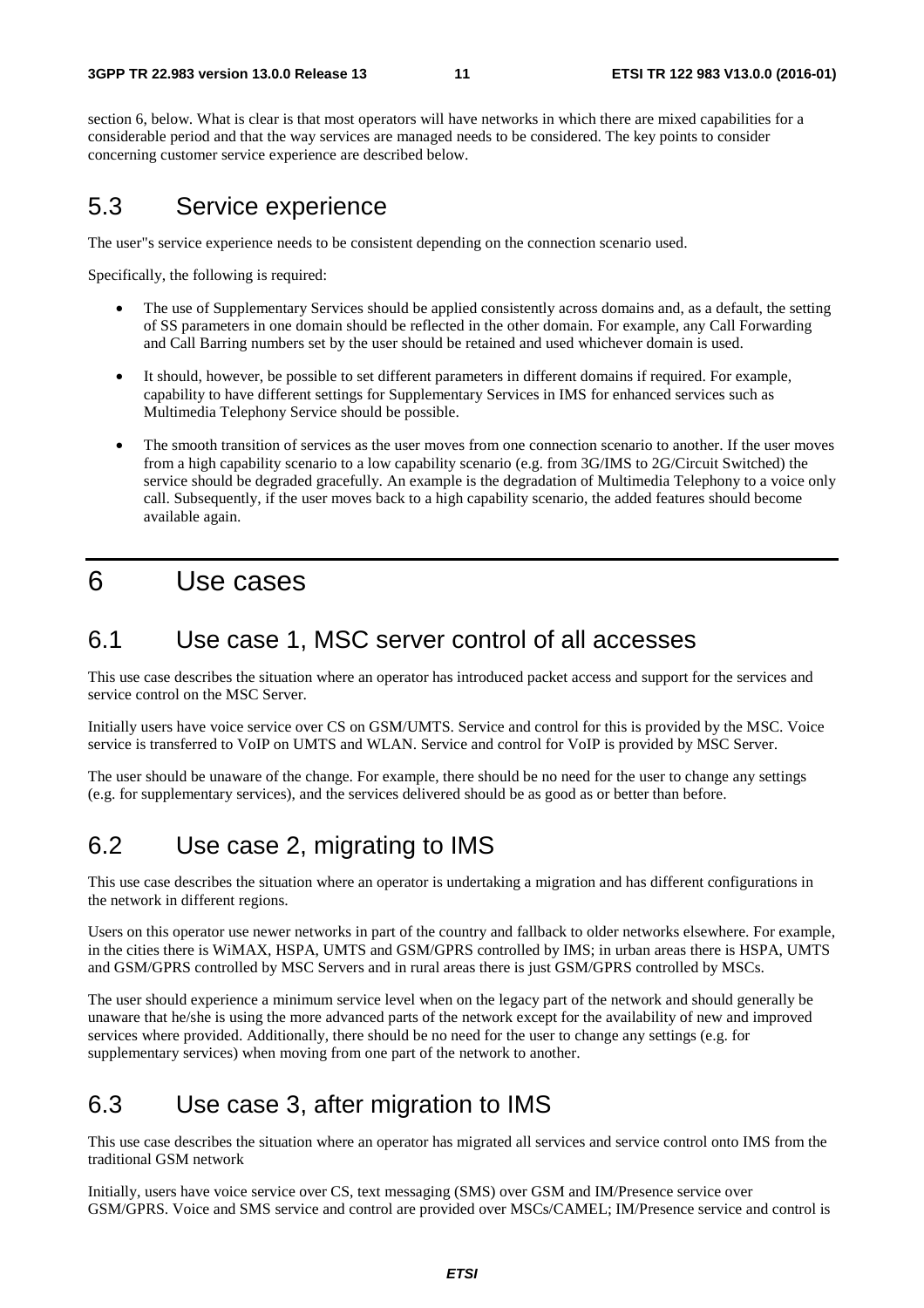provided over dedicated platform in the core network. All of these services have been migrated to IP based technology. All services are now provided and controlled by IMS.

The user should be unaware of the migration except for the availability of new and improved services. For example, there should be no need for the user to change any settings (e.g. for supplementary services), and the services delivered should be as good as or better than before.

### 6.4 Use case 4, inter-working between IMS & CS based networks

This use case describes the situation where users in a network that has completely migrated to IMS service and service control are communicating with users on legacy (CS based) networks.

Users on their Home PLMN have VoIP voice service provided and controlled by IMS. They need to be able to connect with other users on other networks who have voice service over CS that is provided and controlled by MSCs/CAMEL.

The user should be unaware that he/she is communicating with a user on a network with a different configuration. All supplementary services should continue to work correctly and as expected.

### 6.5 Use case 5, roaming

This use case describes the situation where a user from a network that has completely migrated to IMS service and service control roams on a legacy (CS based) network.

Users on their Home PLMN have VoIP voice service provided and controlled by IMS. A user roams onto a VPLMN that has voice services provided and controlled by MSCs/CAMEL. The VPLMN does not support PS access of sufficient quality for VoIP.

The user should be unaware that he/she is roaming on a legacy network except that some advanced services may not be available. There should be no difference in how the voice service is used including the use of supplementary services.

From the operator perspective, calls to and from the user should be handled in the most cost-effective manner. For example, outgoing calls from that user in the VPLMN should be handled locally with efficient routing of connections to and from the Home PLMN.

## 7 Migration scenarios

### 7.1 Background

Currently only one service is defined for the IMS, which is similar to an existing CS service, i.e. the Multimedia Telephony Service. Although it can be expected that also other services will be defined there will always be a set of services and features which is not available in the IMS or which has slightly different behaviour, despite a possible alignment.

For existing customers consistent service behaviour is very important. Adding new services and features is possible but it is nearly impossible to change or delete others (e.g. fax).

Additionally more and more different access systems are integrated (such as WiFi, WiMax, LTE etc.) and subscribers want to use their services regardless of the access, even regardless if the move from one access to the other (cp. VCC).

With these basic conditions several migration scenarios are possible.

### 7.2 Abrupt switch over to centralized IMS call and service control

In this scenario all subscribers are switched over to centralized IMS call and service control at a certain point in time. This would require that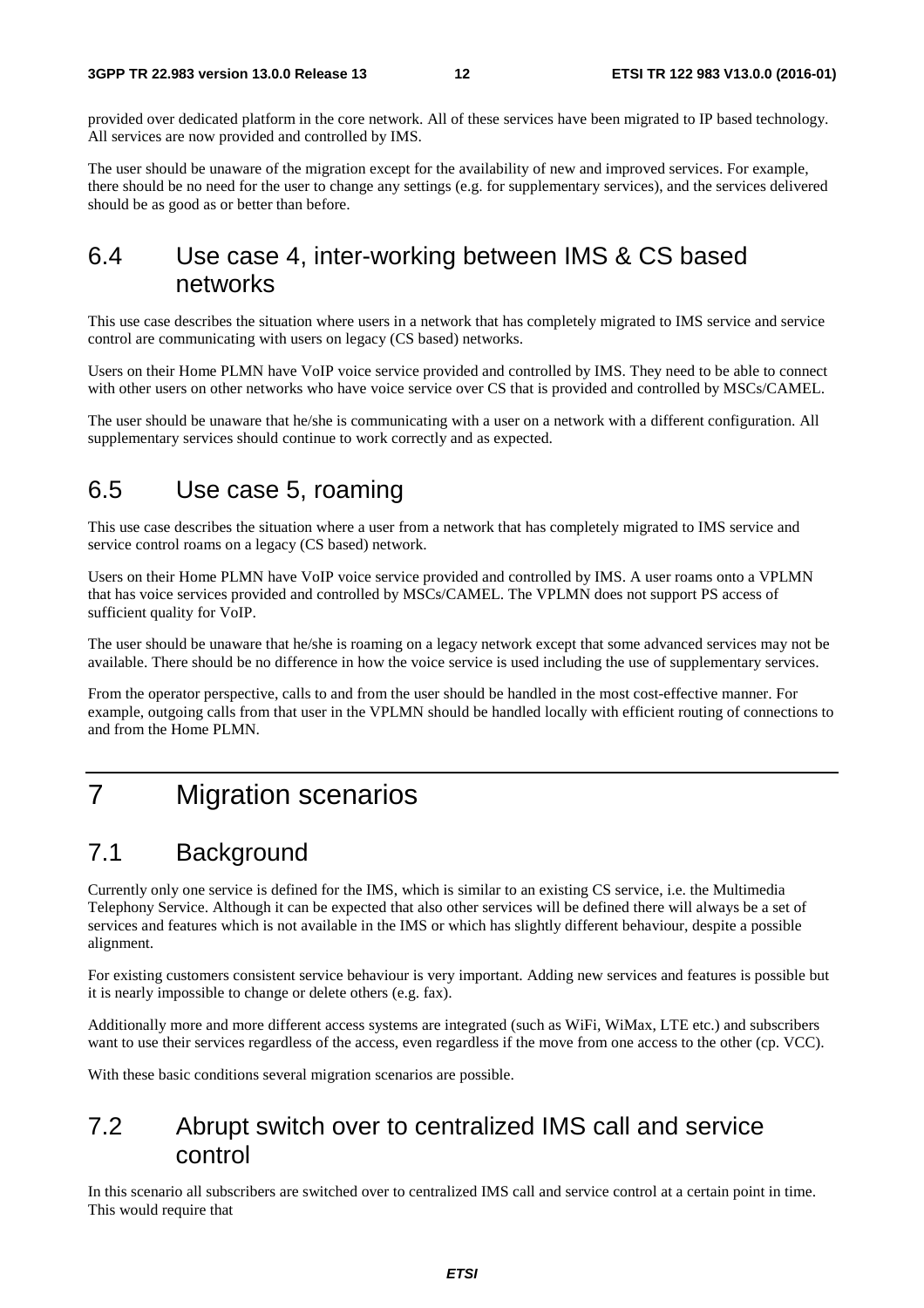- most services are available in IMS
- use of legacy services which are not available in IMS is very low (thus it may be acceptable to switch them off)
- radio coverage for broadband packet access is the same as that for circuit switched services.

It may be doubted if the last bullet point can be fulfilled in the near future in every network - HPLMN and VPLMNs. So instead it should be investigated how IMS can be used to control CS calls. This will be done in the ICS work item, TR 22.892 and TR 23.892.

Advantages of this migration path are:

- short time period in which both CS service control and IMS must be operated and maintained
- full support of service continuity over CS and PS is possible after switch over

Disadvantages are:

- need for re-implementation of existing services
- possible late switch over as some IMS unsupported services may still be required
- need for service alignment between CS and IMS before the switch over
- may result in early write-off of existing core-network assets

### 7.3 Smooth phase out of CS

In this migration scenario CS call control and IMS exist side by side for longer time. CS services are controlled in the CS domain, at the beginning only new services are offered via the IMS. This would mean that there is no immediate reimplementation of legacy services in the IMS needed, but also that these legacy services would not be available from a PS access system.

Therefore it should be investigated how CS call control can be offered via PS access systems.

Later on, when the coverage of PS access systems is sufficiently high, the most important services are available on the IMS and most people use the new IMS based services the CS system can be switched off.

Advantages of this migration path are

- no need for immediate re-implementation of legacy services in the IMS
- full support of service continuity over CS and PS is possible
- maximises the use of existing core network assets

Disadvantages are

- CS service control must operated and maintained for long time

### 8 Conclusions

With the various types of access and core networks that can be used, it is important that a consistent and predictable service is offered to the end user. This applies to the Tele-Services and Bearer Services and their IMS equivalents as well as the Supplementary Service set.

For the various voice, video and data services, it is important that the user experience is as consistent as possible across the different domains and that as the user moves from one domain to another the service is maintained as far as possible within the capabilities of the domain. This also applies to the various Supplementary Services that are applicable. It is important, therefore, that the new capabilities offered by enhanced networks are made available to the end user while at the same time ensuring that the service offered is degraded gracefully if the user moves to a less capable domain.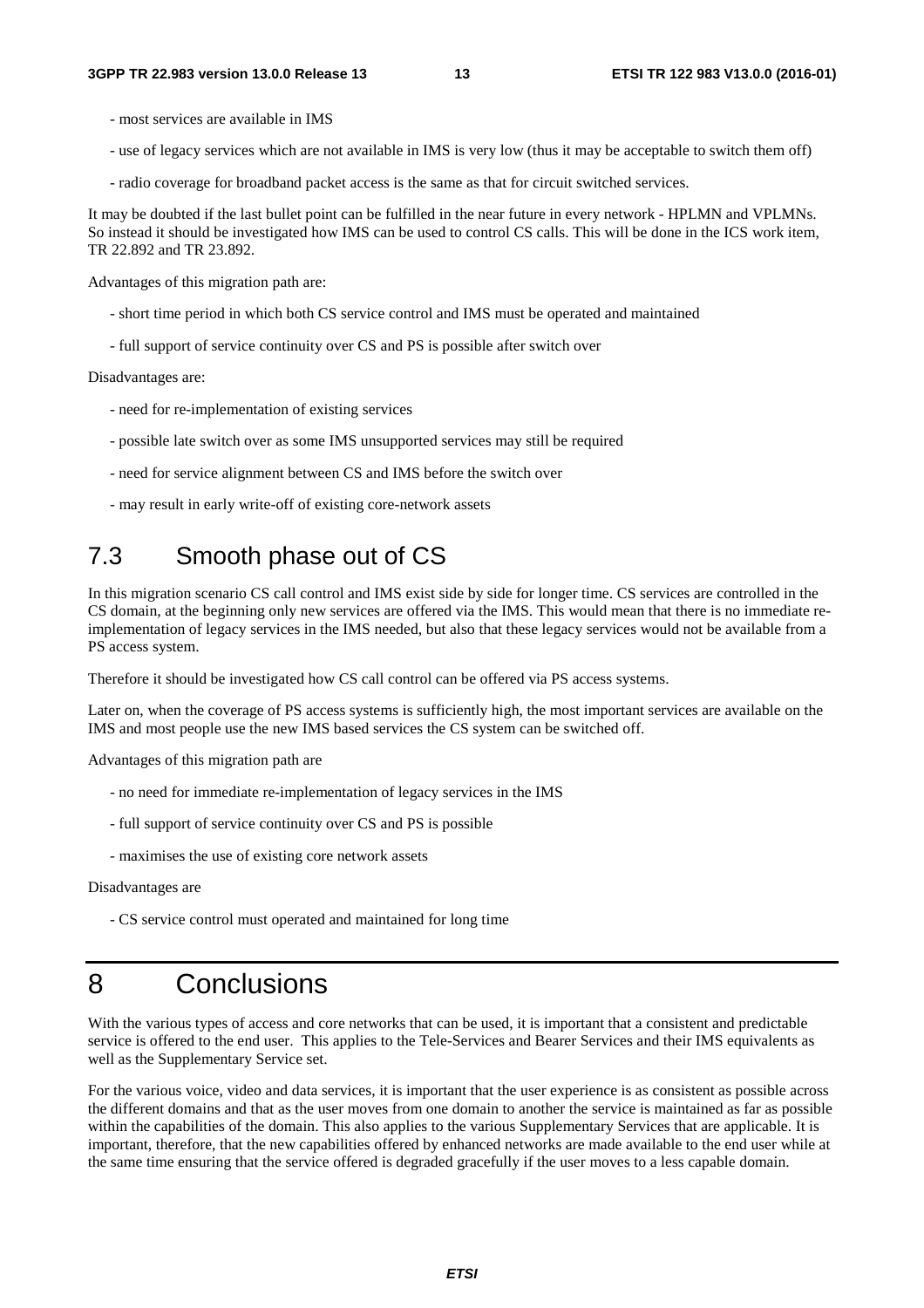This also means that it is highly desirable to have some consistency in how the different types of mobile device interact with the network. This is to ensure that services such as Call/Communication Waiting, Call Forwarding/Communication Diversion and Call/Communication Barring all work correctly. The cases that need to be considered are where the user moves from one domain (i.e. a particular access network and a particular core network) to another and where the operator enhances the network by changing out old technology for new.

Consideration needs to be given to the user experience when roaming also to ensure that it is possible to deliver the appropriate service level consistent with the capabilities of the serving and home networks.

Some of the requirements identified in this TR will be met by the ICS (IMS Centralised Services) work and work on VCC. Some may need changes to existing Stage 1 specifications. The intention is to ensure that there is a consistency of data across the domains for supplementary services and that service control allows the transfer of services across domains whilst maintaining the highest level of service possible consistent with the capabilities of the domain.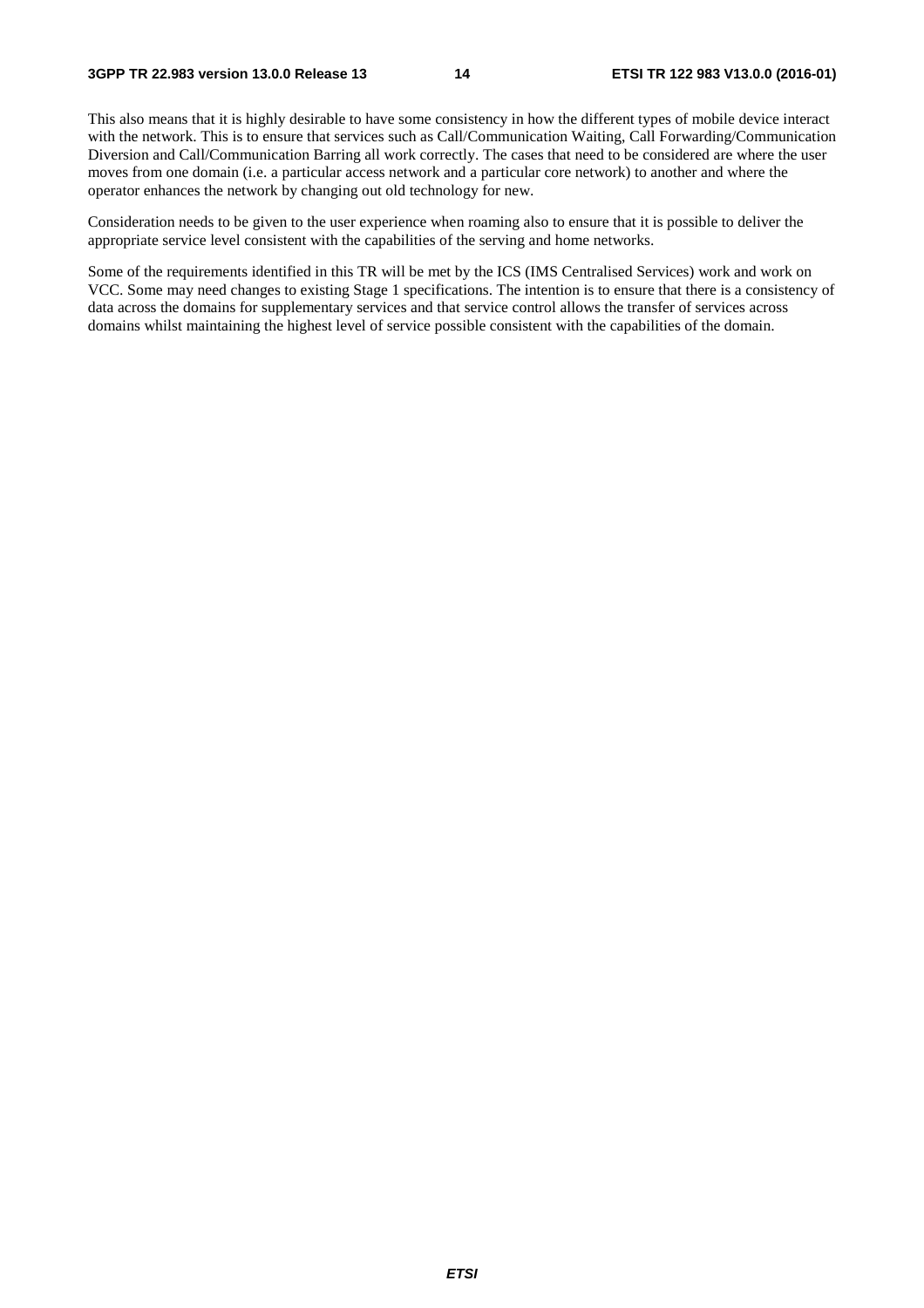# Annex A: Change history

| <b>Change history</b> |                |                          |             |           |                |  |                                                      |       |                |                            |
|-----------------------|----------------|--------------------------|-------------|-----------|----------------|--|------------------------------------------------------|-------|----------------|----------------------------|
| <b>TSG SA#</b>        | <b>SA Doc.</b> | <b>SA1 Doc</b>           | <b>Spec</b> | <b>CR</b> | <b>Rev Rel</b> |  | <b>Cat Subject/Comment</b>                           | Old   | <b>New</b>     | <b>Work</b><br><b>Item</b> |
| 2008-03               | SA#39          | SP-080164                |             |           |                |  | Raised to v.8.0.0 by MCC<br>following SA#39 approval | 2.0.0 | 8.0.0          |                            |
| 2009-12               | SP-46          |                          |             |           |                |  | Updated to Rel-9 by MCC                              | 8.0.0 | 9.0.0          |                            |
| 2011-03               |                |                          |             |           |                |  | Update to Rel-10 version (MCC)                       | 9.0.0 | 10.0.0         |                            |
| 2012-09               |                |                          |             |           |                |  | Updated to Rel-11 by MCC                             |       | 10.0.0 111.0.0 |                            |
| 2014-10               |                |                          |             |           |                |  | Updated to Rel-12 by MCC                             |       | 11.0.0 112.0.0 |                            |
| 2015-12               |                | $\overline{\phantom{0}}$ |             |           |                |  | Updated to Rel-13 by MCC                             |       | 12.0.0 13.0.0  |                            |